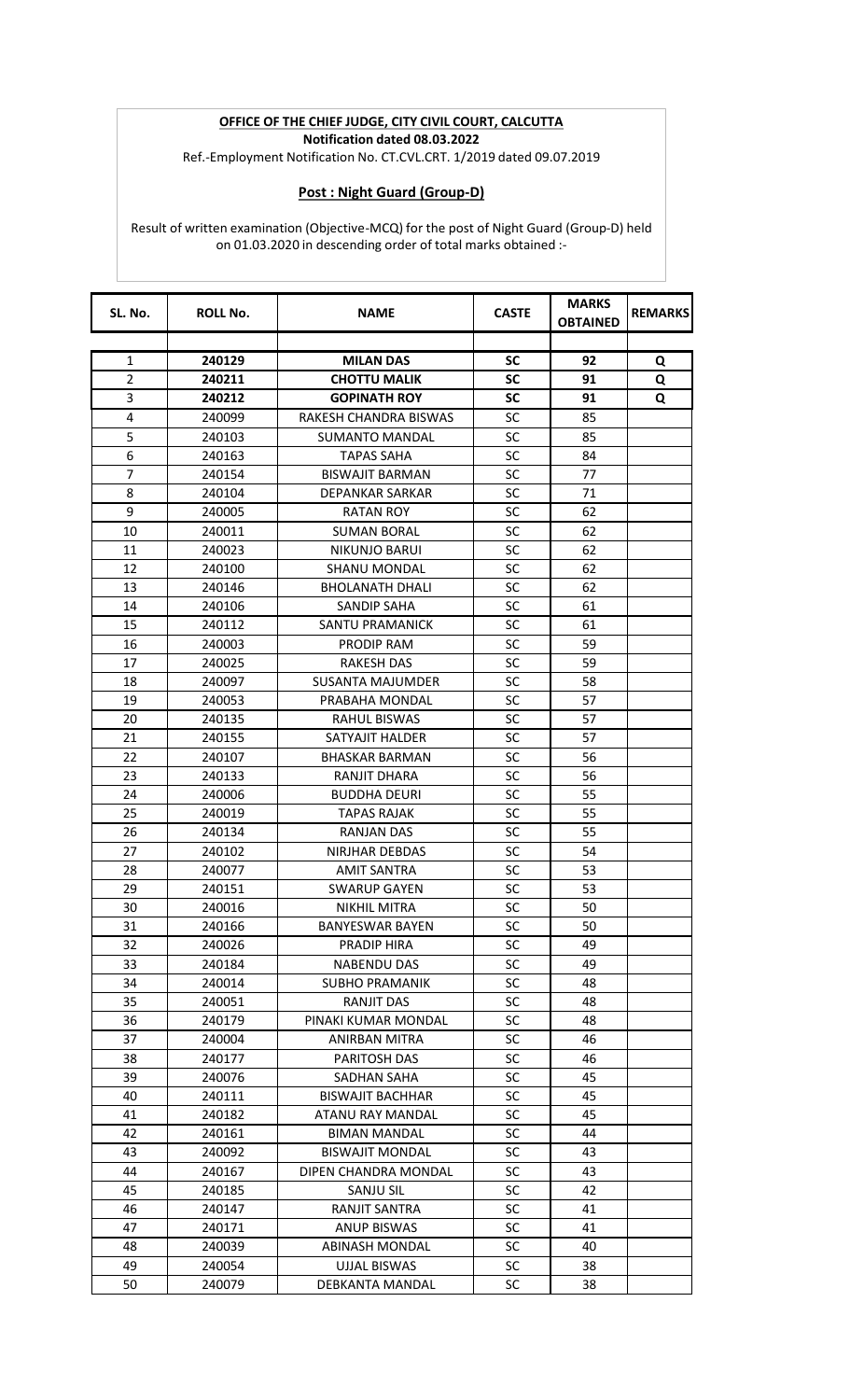| 51  | 240193           | <b>TANAY DAS</b>                             | SC              | 38               |  |
|-----|------------------|----------------------------------------------|-----------------|------------------|--|
| 52  | 240030           | <b>KRISHNA DAS</b>                           | SC              | 37               |  |
| 53  | 240149           | <b>MANABENDRA BHAKTA</b>                     | <b>SC</b>       | 36               |  |
| 54  | 240168           | NIRUPAM DAS                                  | SC              | 36               |  |
| 55  | 240071           | PANKAJ BALA                                  | <b>SC</b>       | 35               |  |
| 56  | 240082           | SANKAR KARMAKAR                              | SC              | 35               |  |
| 57  | 240138           | <b>PROSUNMAY DAS</b>                         | <b>SC</b>       | 35               |  |
| 58  | 240022           | <b>UTTAM HALDAR</b>                          | SC              | 34               |  |
| 59  | 240152           | <b>BISWAJIT DAS</b>                          | <b>SC</b>       | 32               |  |
| 60  | 240010           | SANTU MONDAL                                 | <b>SC</b>       | 31               |  |
| 61  | 240024           | <b>DINESH DHALI</b>                          | SC              | 31               |  |
| 62  | 240028           | SANJIB NASKAR                                | SC              | 31               |  |
| 63  | 240031           | <b>GOUTAM NASKAR</b>                         | <b>SC</b>       | 31               |  |
| 64  | 240159           | <b>BAPPA KUMAR DEY</b>                       | <b>SC</b>       | 31               |  |
| 65  | 240009           | <b>BABAN BISWAS</b>                          | SC              | 30               |  |
| 66  | 240080           | SOUMYABRATA SAHA                             | SC              | 30               |  |
| 67  | 240109           | DIPAN RAJBANSHI                              | SC              | 30               |  |
| 68  | 240122           | <b>SAYAN DAS</b>                             | SC              | 30               |  |
| 69  | 240175           | PULAK MONDAL                                 | SC              | 30               |  |
| 70  | 240201           | <b>MILAN ROY</b>                             | <b>SC</b>       | 30               |  |
| 71  | 240205           | <b>SHYAMAL CHALAK</b>                        | SC              | 30               |  |
| 72  | 240074           | ATANU BAIDYA                                 | SC              | 29               |  |
| 73  | 240123           | <b>BISWAJIT MONDAL</b>                       | SC              | 29               |  |
| 74  | 240038           | <b>JADAB RUI DAS</b>                         | SC              | 28               |  |
| 75  | 240202           | <b>KOUSHIK MAJHI</b>                         | SC              | 28               |  |
| 76  | 240075           | <b>SAMIRON DAS</b>                           | <b>SC</b>       | 27               |  |
| 77  | 240139           | SUPRAVAT MONDAL                              | SC              | 26               |  |
| 78  | 240186           | RAHUL DHALI                                  | <b>SC</b>       | 26               |  |
| 79  | 240078           | SUKANTA MALIK                                | <b>SC</b>       | 25               |  |
| 80  | 240183           | <b>RAJU SARKAR</b>                           | <b>SC</b>       | 25               |  |
| 81  | 240130           | <b>MRINAL ROY</b>                            | SC              | 24               |  |
| 82  | 240090           | <b>RAHUL BISWAS</b>                          | <b>SC</b>       | 23               |  |
| 83  | 240125           | PARTHA HALDER                                | SC              | 23               |  |
| 84  | 240027           | <b>DIPANKAR DAS</b>                          | <b>SC</b>       | 22               |  |
| 85  | 240140           | SANTANU PODDER                               | SC              | 20               |  |
| 86  | 240145           | SUDARSHAN KUMAR THAKUR                       | <b>SC</b>       | 20               |  |
| 87  | 240160           | RAM PRASAD BAGDI                             | <b>SC</b>       | 20               |  |
| 88  | 240044           | <b>BISWAJIT MALIK</b>                        | SC              | 19               |  |
| 89  | 240055           | <b>ABHIJIT NASKAR</b>                        | SC              | 18               |  |
| 90  | 240096           | <b>BISWAJIT BISWAS</b>                       | SC              | 18               |  |
| 91  | 240188           | <b>SUKHEN JANA</b>                           | SC              | 18               |  |
| 92  | 240192           | PRASANJIT SARKAR                             | SC              | 17               |  |
| 93  | 240093           | RANJIT DAS                                   | SC              | 16               |  |
| 94  | 240029           | <b>RIPAN BISWAS</b>                          | SC              | 15               |  |
| 95  | 240036           | PIJUS KUMAR SARDAR                           | <b>SC</b>       | 15               |  |
| 96  | 240150           | <b>TAPAS SARKAR</b>                          | SC              | 15               |  |
| 97  | 240173           | APURBA BISWAS                                | <b>SC</b>       | 15               |  |
| 98  | 240058           | <b>BIDYA MUNSHI</b>                          | SC              | 14               |  |
| 99  | 240060           | ANANDA BISWAS                                | <b>SC</b>       | 13               |  |
| 100 | 240086           | ADITYA BISWAS                                | <b>SC</b>       | 10               |  |
| 101 | 240108           | <b>DEBASISH DAS</b>                          | <b>SC</b>       | 10               |  |
| 102 | 240008           | UTTAM BAIN                                   | <b>SC</b>       | 8                |  |
| 103 | 240162           | SANJIT BISWAS                                | <b>SC</b>       | $\overline{7}$   |  |
| 104 | 240081           | <b>GOPAL MAJUMDER</b>                        | SC              | 6                |  |
| 105 | 240087           | <b>BAPPA MONDAL</b>                          | <b>SC</b>       | 6                |  |
| 106 | 240141           | CHANDAN MONDAL                               | <b>SC</b>       | 5                |  |
| 107 | 240180           | <b>SUVANKAR TIKADER</b>                      | <b>SC</b>       | 4                |  |
| 108 | 240136           | <b>ANUP KR BISWAS</b>                        | <b>SC</b>       | $\overline{2}$   |  |
| 109 | 240048           | <b>PURNA SARKAR</b>                          | <b>SC</b>       | 0                |  |
| 110 | 240113           | SANJOY RAJAK                                 | <b>SC</b>       | 0                |  |
| 111 | 240208           | MITHUN MAZUMDER                              | <b>SC</b>       | $\Omega$         |  |
| 112 |                  |                                              |                 |                  |  |
|     |                  |                                              |                 |                  |  |
| 113 | 240001<br>240002 | <b>BIKASH DOLUI</b><br>NILADRI SEKHAR BISWAS | <b>SC</b><br>SC | Absent<br>Absent |  |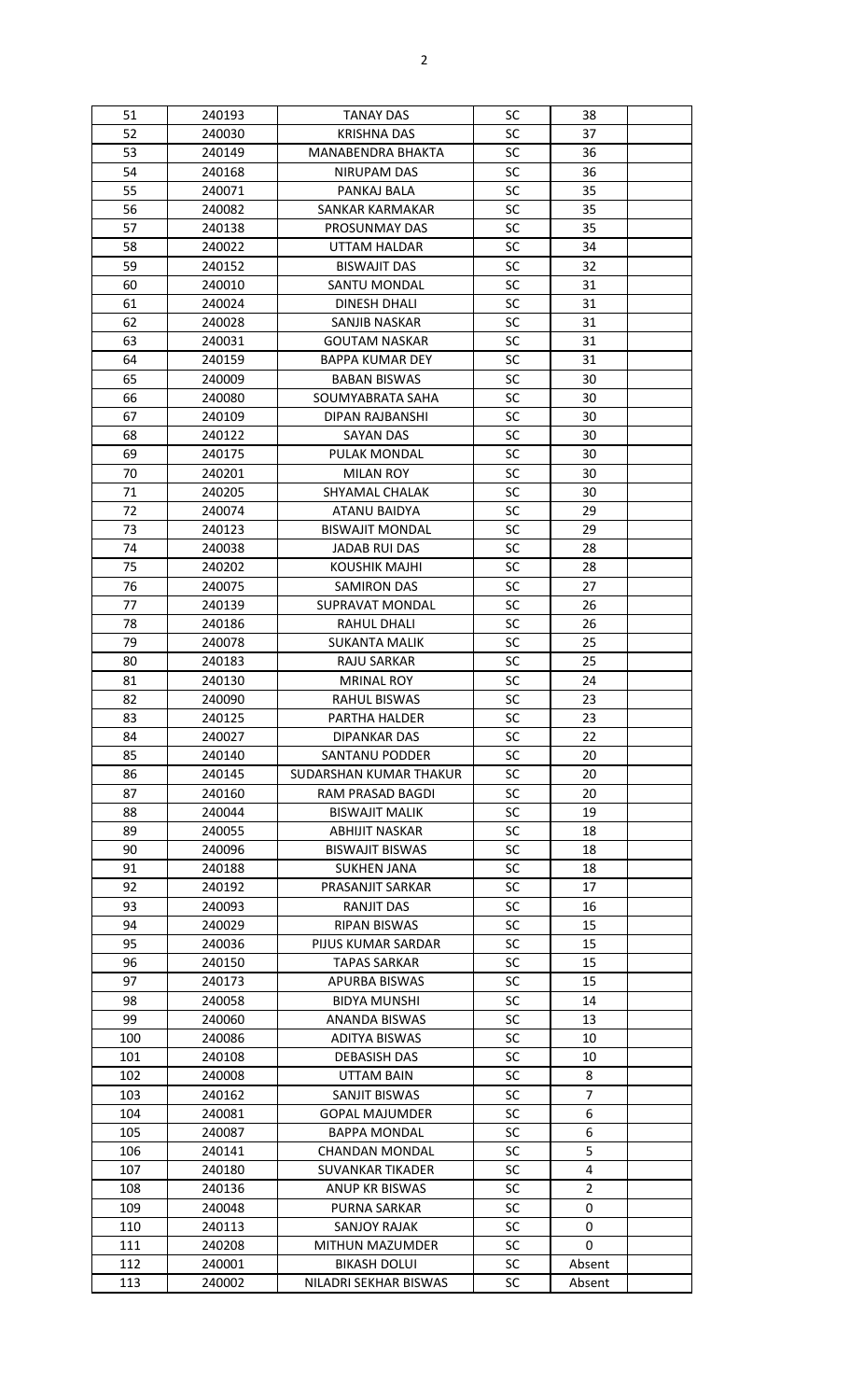| 114 | 240007 | <b>NAYAN BISWAS</b>      | SC        | Absent |
|-----|--------|--------------------------|-----------|--------|
| 115 | 240012 | <b>AVISHEK SARKAR</b>    | SC        | Absent |
| 116 | 240013 | SOUMITRA MONDAL          | SC        | Absent |
| 117 | 240015 | <b>MONOTOSH HALDER</b>   | SC        | Absent |
| 118 | 240017 | SANTANU MAHANTA          | SC        | Absent |
| 119 | 240018 | <b>MAINAK BISWAS</b>     | <b>SC</b> | Absent |
| 120 | 240020 | SOURAV MONDAL            | SC        | Absent |
| 121 | 240021 | NITYANANDA DHARA         | SC        | Absent |
| 122 | 240032 | LAKHAN PASWAN            | SC        | Absent |
| 123 | 240033 |                          | SC        |        |
|     |        | <b>MINTU BISWAS</b>      |           | Absent |
| 124 | 240034 | <b>SUBHADIP SARKAR</b>   | SC        | Absent |
| 125 | 240035 | <b>SUBHADEEP SAKHARI</b> | SC        | Absent |
| 126 | 240037 | <b>BISWAJIT SARKAR</b>   | SC        | Absent |
| 127 | 240040 | <b>TARUN ADHIKARY</b>    | <b>SC</b> | Absent |
| 128 | 240041 | <b>AVIJIT MALLICK</b>    | SC        | Absent |
| 129 | 240042 | <b>SUJIT DAS</b>         | SC        | Absent |
| 130 | 240043 | SUROJIT CHANDRA GAIN     | SC        | Absent |
| 131 | 240045 | SAYAN BAIDYA             | SC        | Absent |
| 132 | 240046 | <b>SURAJ MONDAL</b>      | SC        | Absent |
| 133 | 240047 | <b>RABI DAS</b>          | SC        | Absent |
| 134 | 240049 | <b>JAYANTA GAYALI</b>    | <b>SC</b> | Absent |
| 135 | 240050 | <b>TINKU KISHORE</b>     | <b>SC</b> | Absent |
| 136 | 240052 | <b>SUDIPTA SAHA</b>      | SC        | Absent |
| 137 | 240056 | <b>BIKASH BISWAS</b>     | SC        | Absent |
| 138 | 240057 | TUHIN MANDAL             | <b>SC</b> |        |
|     |        |                          |           | Absent |
| 139 | 240059 | <b>SUMAN MANDAL</b>      | <b>SC</b> | Absent |
| 140 | 240061 | <b>SUJAOY SINHA</b>      | SC        | Absent |
| 141 | 240062 | SANJAY DATTA             | SC        | Absent |
| 142 | 240063 | RAMPROSAD DAS            | <b>SC</b> | Absent |
| 143 | 240064 | <b>SWADESH SARKAR</b>    | SC        | Absent |
| 144 | 240065 | <b>ABHIJIT HALDER</b>    | SC        | Absent |
| 145 | 240066 | KARUNA NANDA BISWAS      | SC        | Absent |
| 146 | 240067 | <b>DEBRAJ SARKAR</b>     | SC        | Absent |
| 147 | 240068 | MURARI MOHAN HALDAR      | SC        | Absent |
| 148 | 240069 | PRASENJIT BISWAS         | SC        | Absent |
| 149 | 240070 | SOMNATH NASKAR           | <b>SC</b> | Absent |
| 150 | 240072 | <b>SAMIR BISWAS</b>      | SC        | Absent |
| 151 | 240073 | DIPAK MANDAL             | <b>SC</b> | Absent |
| 152 | 240083 | PRASANTA BAR             | SC        | Absent |
| 153 | 240084 | <b>TANMOY BAR</b>        | SC        | Absent |
| 154 | 240085 | ARJUN KR SARKAR          | <b>SC</b> | Absent |
|     |        |                          |           |        |
| 155 | 240088 | <b>DEBASISH SARKAR</b>   | SC        | Absent |
| 156 | 240089 | <b>SUBHAJIT BISWAS</b>   | SC        | Absent |
| 157 | 240091 | PARTHA SARATHI PAKRE     | SC        | Absent |
| 158 | 240094 | SWARAJ ADHIKARY          | SC        | Absent |
| 159 | 240095 | RAJU BISWAS              | SC        | Absent |
| 160 | 240098 | RAHUL MALLICK            | SC        | Absent |
| 161 | 240101 | DIPANKAR DAS             | <b>SC</b> | Absent |
| 162 | 240105 | <b>CHHATTU SARDAR</b>    | <b>SC</b> | Absent |
| 163 | 240110 | SAIKAT HALDAR            | SC        | Absent |
| 164 | 240114 | <b>HILTU BISWAS</b>      | SC        | Absent |
| 165 | 240115 | <b>DIP BISWAS</b>        | <b>SC</b> | Absent |
| 166 | 240116 | RATAN KUMAR BOKSHI       | SC        | Absent |
| 167 | 240117 | <b>SUKESH BAKSHI</b>     | SC        | Absent |
| 168 | 240118 | <b>NILRATAN SARKAR</b>   | SC        | Absent |
| 169 | 240119 | <b>PRONAB BALA</b>       | <b>SC</b> | Absent |
| 170 | 240120 | SANJIT ROY               | <b>SC</b> | Absent |
| 171 | 240121 | UTTAM KUMAR BAG          | SC        | Absent |
| 172 | 240124 | <b>AVIJIT SARKAR</b>     | <b>SC</b> | Absent |
|     |        |                          |           |        |
| 173 | 240126 | <b>SUMANTA SAHA</b>      | <b>SC</b> | Absent |
| 174 | 240127 | <b>SUDIP BISWAS</b>      | <b>SC</b> | Absent |
| 175 | 240128 | PURNACHANDRA SHIT        | <b>SC</b> | Absent |
| 176 | 240131 | BIKASH CHANDRA BISWAS    | SC        | Absent |